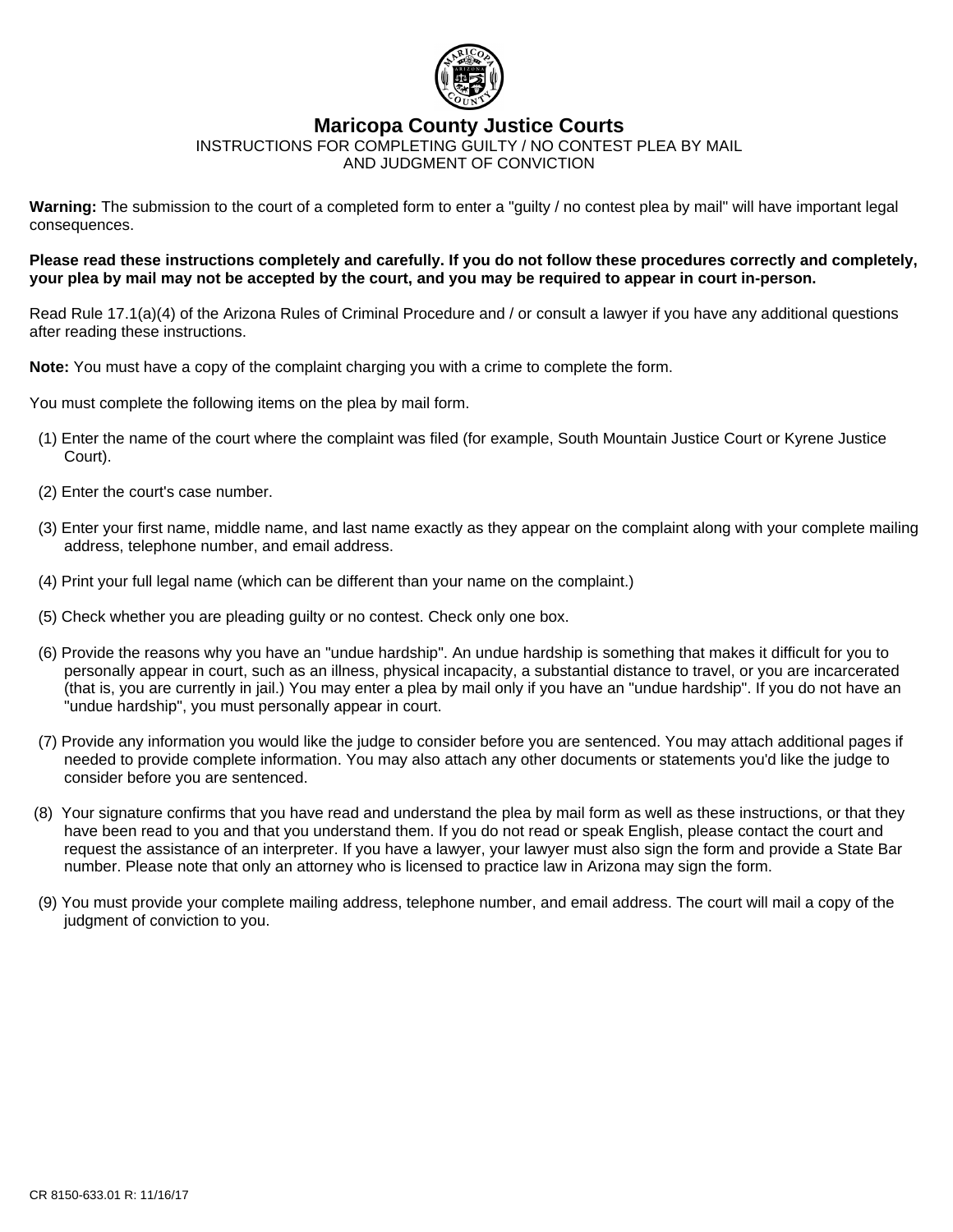

STATE OF ARIZONA

# **Maricopa County Justice Courts, Arizona**

| (2) CASE NUMBER: |
|------------------|
|------------------|

vs. **(3)**

Defendant(s) Name / Address / Email / Phone

## **GUILTY / NO CONTEST PLEA BY MAIL and JUDGMENT OF CONVICTION**

I (4) Fig. 2.1 am the defendant in this case. I have a copy of the criminal complaint in this case, and I have read and I understand the charges filed against me.

I hereby agree to plead  $(5)$   $\Box$  Guilty  $\Box$  No Contest to the criminal offense(s) alleged in the complaint. If there is more than one offense alleged in the complaint, I am pleading guilty or no contest to each of the criminal offenses in the complaint.

I admit to a factual basis for the offense(s) set forth in the complaint (that is, if my case went to trial, the facts would show that I did what I am charged with doing). I consent to the entry of judgment on my plea as indicated above.

I understand that the court will determine the sentence pursuant to my plea, and that I am responsible for satisfying all of the penalties that are imposed by the court. I further understand that the court may reject my plea by mail if any of the following are true:

- P my case involves a victim;
- P the court will impose a jail term, unless I am sentenced to time served, or unless I am currently in jail and the jail time that is imposed would not extend the length of my current jail sentence;
- P the court will impose a term of probation;
- P my fingerprint is required to be on the sentencing document;
- P a plea by mail would not be in the interests of justice; or
- P I have not described any undue hardship that justifies my plea by mail.

I understand that the range of penalties for misdemeanor and petty offenses are as follows:

Class 1 misdemeanor: a \$2500 fine, 6 months jail, and/or 3 years probation, plus surcharges and fees.

Class 2 misdemeanor: a \$750 fine, 4 months jail, and/or 2 years probation, plus surcharges and fees.

Class 3 misdemeanor: a \$500 fine, 30 days jail, and/or 1 year probation, plus surcharges and fees.

Petty offense: not more than a \$300 fine, plus surcharges and fees.

The maximum fine amounts are higher for enterprises.

If I am arrested on another offense in the future, I know that as the result of my plea in this case, I may be charged with a more serious offense that has more severe penalties.

If I am presently on probation or parole, I know that this guilty or no contest plea may result in a violation of my probation or parole.

I know that if I am not a citizen of the United States, pleading guilty or no contest to a crime may affect my immigration status. Admitting guilt may result in deportation even if the charge is later dismissed. My plea or admission of guilt could result in deportation or removal, could prevent me from ever being able to get legal status in the United States, or could prevent me from becoming a United States citizen.

I understand that by entering my plea of guilty or no contest by mail I am giving up all of the following constitutional rights:

- a. The right to plead not guilty and to require the State to prove guilt beyond a reasonable doubt.
- b. The right to a trial, and depending on the charge(s) against me, a right to a trial by jury.
- c. The right to assistance of an attorney at all stages of the proceeding, including appeal. If I cannot afford one, I may be eligible for a court-appointed attorney at a reduced cost or at no cost.
- d. The right to confront the witnesses against me and to cross-examine them as to the truthfulness of their testimony.
- e. The right to present evidence in my own behalf and to have the court compel my chosen witnesses to appear and to testify free of charge.
- f. The right to remain silent, not to incriminate myself, and to be presumed innocent unless/or until proven guilty beyond a reasonable doubt.
- g. The right to a direct appeal.

I give up the right to be present at the time of sentencing.

My plea is voluntary and not the result of force, threat, or promises.

**(1)**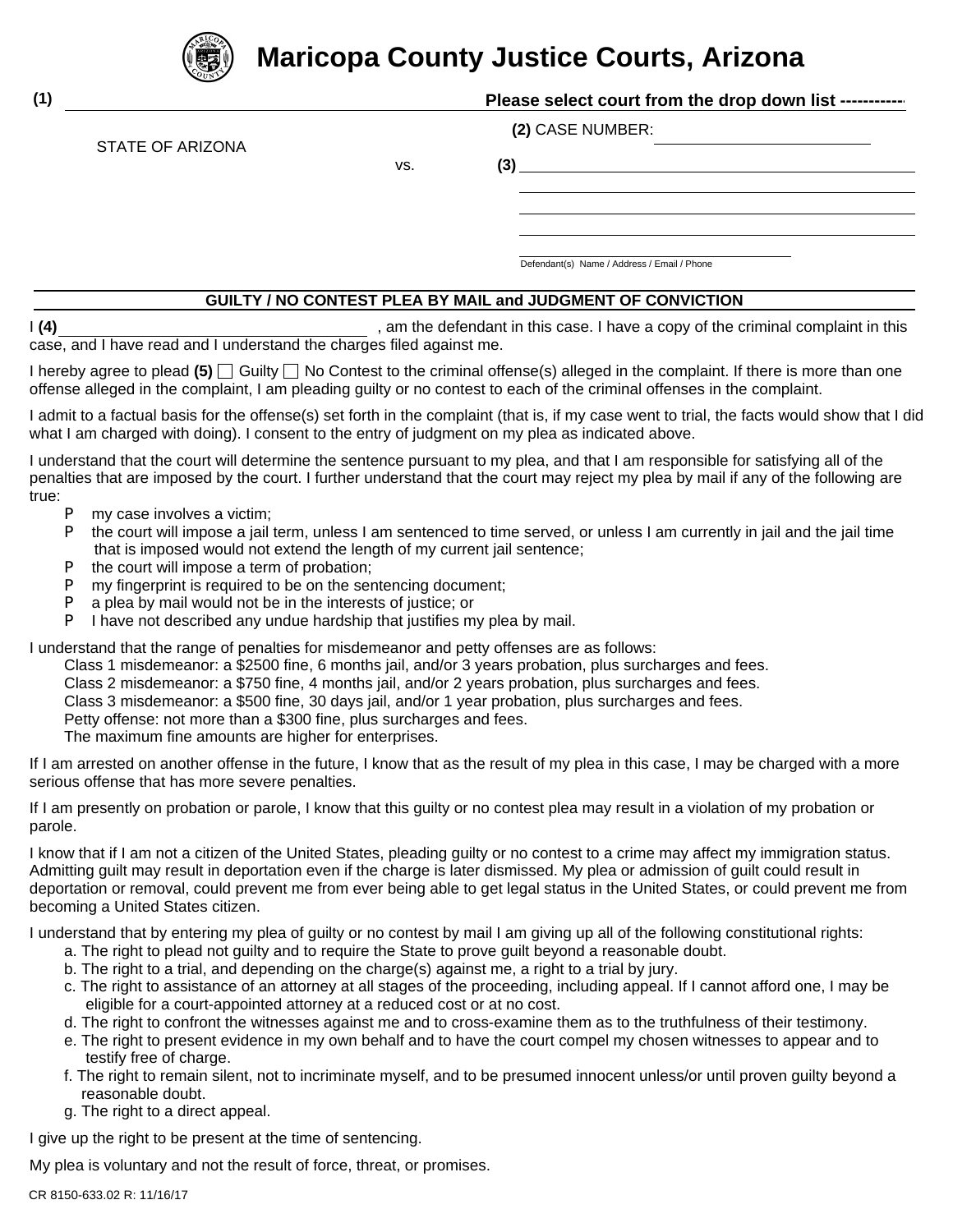I understand that I may file a petition for post-conviction relief in accordance with Rule 32 of the Arizona Rules of Criminal Procedure, and if it is denied I may file a petition for review.

**(6)** I wish to enter my plea by mail because my personal appearance in court would be an undue hardship for the following reasons: (Explain the hardship, such as illness, physical incapacity, substantial distance to travel, or incarceration, fully and in detail. Attach additional pages if needed.) <u> 1989 - Johann Barn, mars ann an t-Amhain Aonaich an t-Aonaich an t-Aonaich ann an t-Aonaich ann an t-Aonaich</u>

**(7)** I would like the court to consider the following information in determining an appropriate sentence (attach additional pages if needed):

**(8)** I have read the instructions for completing this plea by mail form, or these instructions have been read to me. I understand this plea form, and I am voluntarily signing it below. I understand that the court will mail a copy of its judgment to me, and that I will be responsible for fulfilling the penalties and the sentence imposed by the court.

**If you are required to pay fines, penalties, fees or other financial obligations as a result of a judgment of this court and** *you are unable to pay***, bring this to the attention of court staff or the judge because payments over time or other alternatives may be available.**

| Date_                              |                                             |                                                                                                                                                                                                                               |                       |                                               |                                                                                                                                                                                                                                                                    |  |
|------------------------------------|---------------------------------------------|-------------------------------------------------------------------------------------------------------------------------------------------------------------------------------------------------------------------------------|-----------------------|-----------------------------------------------|--------------------------------------------------------------------------------------------------------------------------------------------------------------------------------------------------------------------------------------------------------------------|--|
|                                    |                                             |                                                                                                                                                                                                                               | Defendant's Signature |                                               |                                                                                                                                                                                                                                                                    |  |
| (if any) Defense Counsel Signature |                                             |                                                                                                                                                                                                                               |                       | AZ Bar #                                      |                                                                                                                                                                                                                                                                    |  |
| (9)                                |                                             |                                                                                                                                                                                                                               |                       |                                               |                                                                                                                                                                                                                                                                    |  |
|                                    |                                             |                                                                                                                                                                                                                               |                       |                                               |                                                                                                                                                                                                                                                                    |  |
|                                    | Defendant(s) Name / Address / Email / Phone |                                                                                                                                                                                                                               |                       |                                               |                                                                                                                                                                                                                                                                    |  |
|                                    |                                             |                                                                                                                                                                                                                               |                       | ACCEPTANCE OF PLEA AND JUDGMENT OF CONVICTION |                                                                                                                                                                                                                                                                    |  |
|                                    |                                             |                                                                                                                                                                                                                               |                       |                                               | I CERTIFY that I have personally reviewed the defendant's statements set forth in this Guilty/No Contest Plea by Mail form.                                                                                                                                        |  |
|                                    | following offense or offense(s) as follows: |                                                                                                                                                                                                                               |                       |                                               | The court finds a basis in fact for believing the defendant is guilty of the offense(s) charged, and that the defendant's plea of<br>guilty or no contest is voluntary and intelligent. I accept the defendant's plea and find that the defendant is guilty of the |  |
|                                    |                                             |                                                                                                                                                                                                                               |                       |                                               |                                                                                                                                                                                                                                                                    |  |
| Dated:                             |                                             |                                                                                                                                                                                                                               |                       |                                               |                                                                                                                                                                                                                                                                    |  |
|                                    |                                             | and the state of the state of the state of the state of the state of the state of the state of the state of the state of the state of the state of the state of the state of the state of the state of the state of the state |                       |                                               |                                                                                                                                                                                                                                                                    |  |
|                                    | address shown above:                        |                                                                                                                                                                                                                               |                       |                                               | I CERTIFY that I mailed a copy of this PLEA BY MAIL and JUDGMENT OF CONVICTION to the defendant at the                                                                                                                                                             |  |
|                                    |                                             |                                                                                                                                                                                                                               |                       |                                               |                                                                                                                                                                                                                                                                    |  |